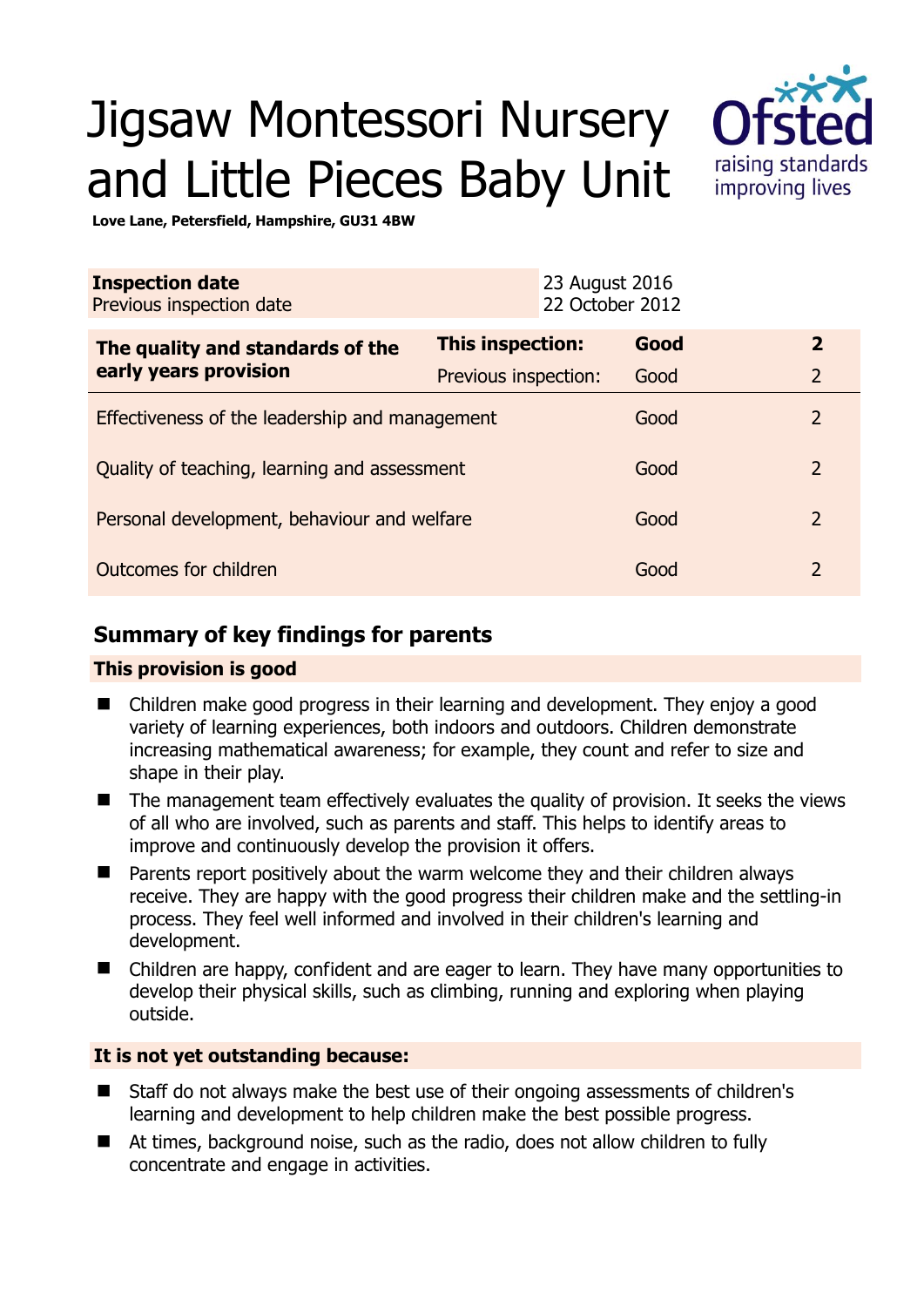# **What the setting needs to do to improve further**

#### **To further improve the quality of the early years provision the provider should:**

- make greater use of ongoing assessment to precisely track children's learning and development, to help them make the best possible progress
- consider further ways to minimise disturbance to children's play and learning.

#### **Inspection activities**

- The inspector observed children's play and staff's interaction, indoors and outdoors, and the deployment of staff.
- The inspector completed a joint observation with the manager.
- The inspector looked at documentation, including a sample of children's developmental records, planning and staff suitability records.
- $\blacksquare$  The inspector talked with the provider, staff and parents.
- The inspector looked at and discussed the systems used to review and evaluate the provision.

#### **Inspector**

Lynne Lewington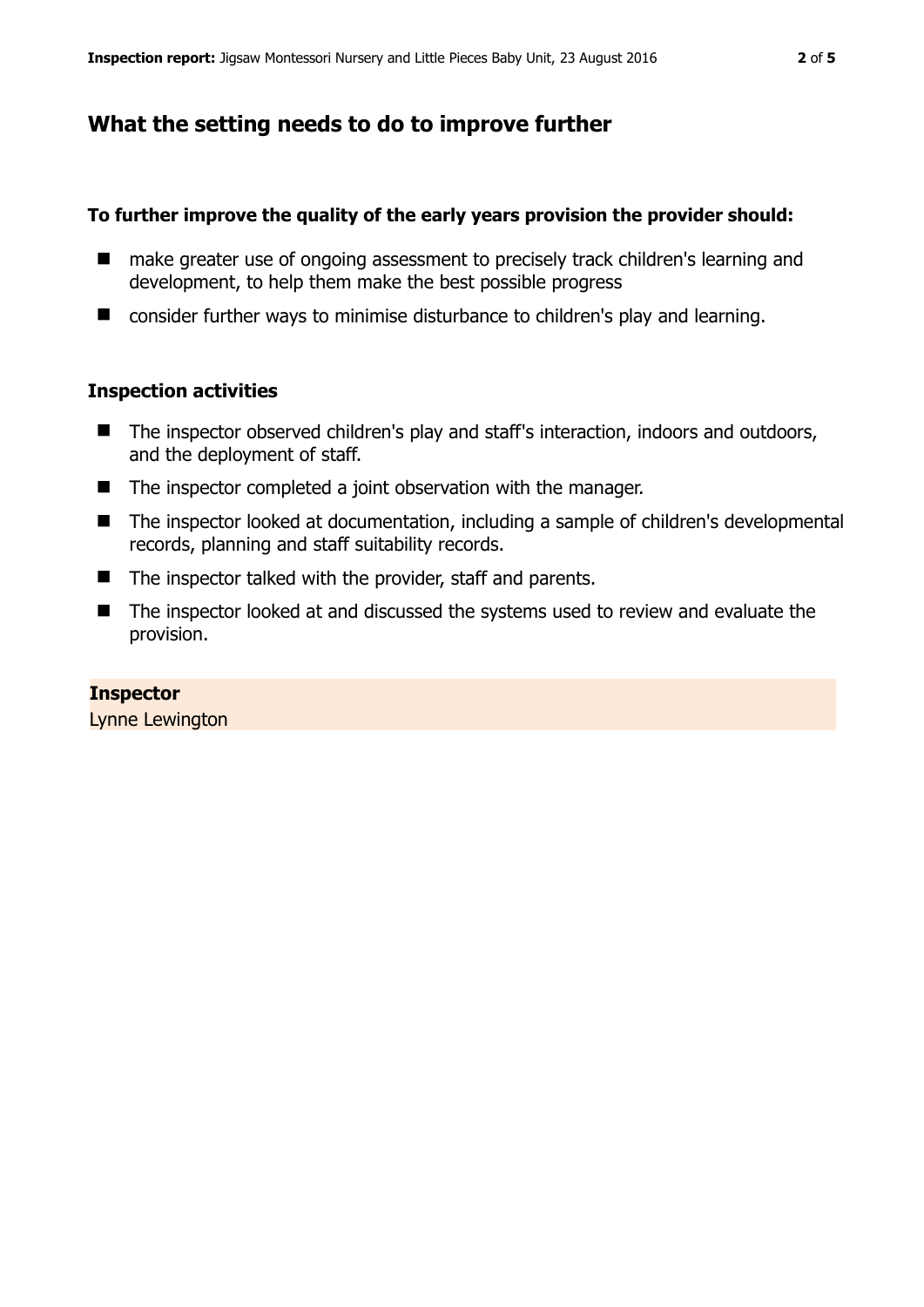# **Inspection findings**

## **Effectiveness of the leadership and management is good**

Safeguarding is effective. Staff know what to do in the event of any concerns for children's safety or welfare. Appropriate and effective recruitment and vetting procedures help to ensure that staff are suitable for their roles. Staff have a wide range of opportunities to build on their existing knowledge and skills. For example, they attend training events and discuss, implement and review new ideas to improve outcomes for children continuously. There are good partnerships with parents and professionals to help support continuity in children's learning and development. For example, staff share information about the children, which helps parents to support their children's learning further at home. Staff have links with local schools. For example, they invite teachers into the nursery and share information about children's progress, which helps to prepare children for their move to school.

## **Quality of teaching, learning and assessment is good**

Staff are enthusiastic and motivated. They observe children and assess their current achievements. Staff provide a range of opportunities for children to recognise numbers and work cooperatively as a team. For example, they encourage them to find the numbers on the large cubes and build a massive tower in the garden. Staff encourage children to use their imaginative skills and freely explore. For example, they help children think about colour and texture as they explore mud in the mud kitchen. Staff encourage children's early literacy skills. For example, they read to the children frequently and children learn to recognise and write their names.

## **Personal development, behaviour and welfare are good**

Staff create a stimulating and welcoming environment. Children arrive happy and settle quickly. Staff respond to children's needs, helping to support their physical and emotional well-being effectively. Staff are effective role models. They provide children with consistent boundaries and clear expectations, which helps them to learn how to manage their own behaviour. Children learn to share, be kind and to consider the impact of their actions on others. Independence is actively encouraged. For example, children learn how to prepare the fruit for snack time and, with guidance, how to use a knife.

# **Outcomes for children are good**

Children develop a good range of skills to prepare them for their future learning and school. They are inquisitive, confident individuals. Children take an interest in what is happening around them and form positive relationships with their playmates and staff. They enjoy dressing up as princesses, which leads to conversations about royalty. Children proudly create colourful paintings and talk to staff about their creations.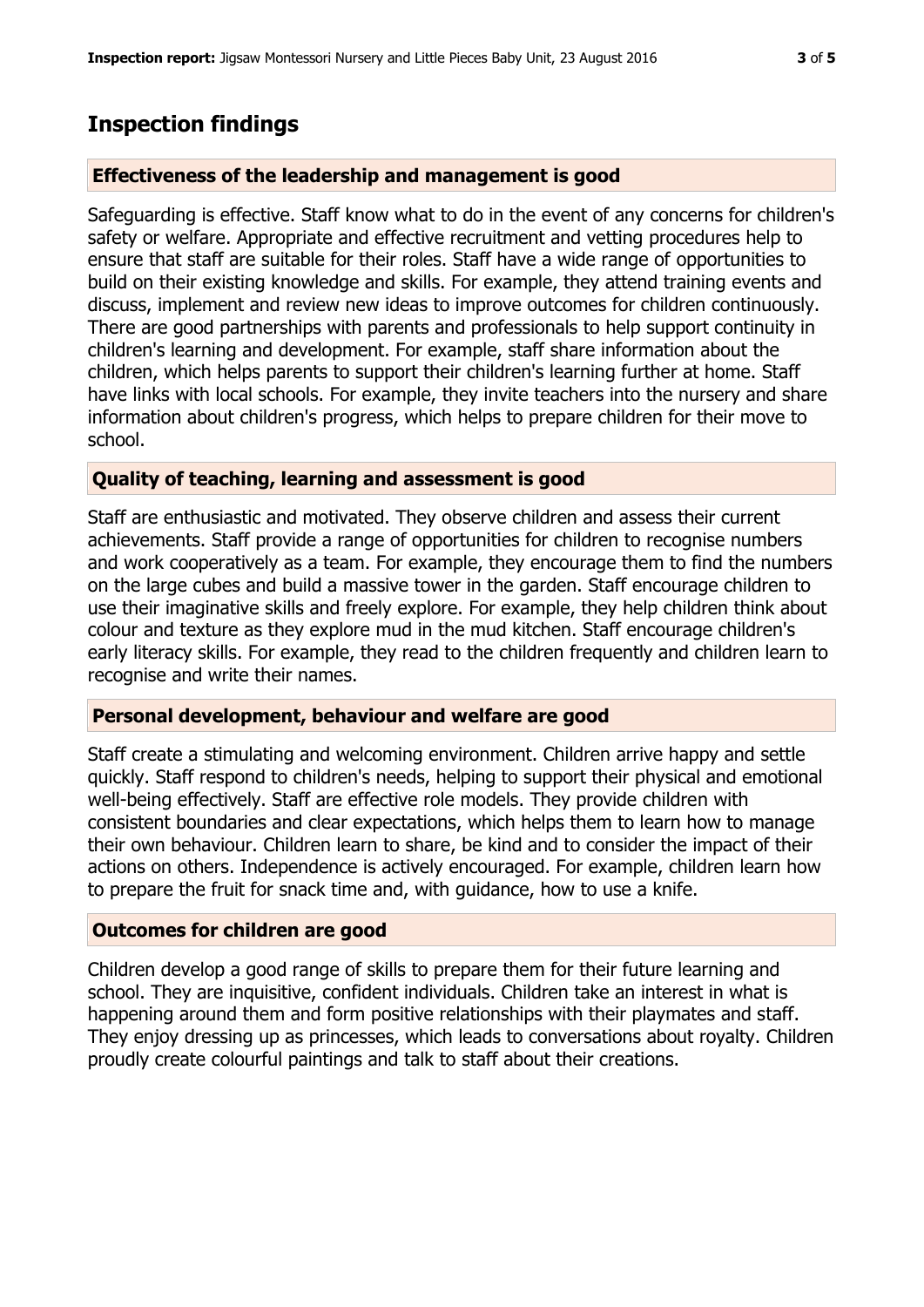# **Setting details**

| Unique reference number                             | 110256                                                   |  |
|-----------------------------------------------------|----------------------------------------------------------|--|
| <b>Local authority</b>                              | Hampshire                                                |  |
| <b>Inspection number</b>                            | 1058721                                                  |  |
| <b>Type of provision</b>                            | Full-time provision                                      |  |
| Day care type                                       | Childcare - Non-Domestic                                 |  |
| <b>Registers</b>                                    | Early Years Register                                     |  |
| <b>Age range of children</b>                        | $1 - 4$                                                  |  |
| <b>Total number of places</b>                       | 22                                                       |  |
| Number of children on roll                          | 42                                                       |  |
| Name of registered person                           | Jigsaw Montessori Nursery and Little Pieces Baby<br>Unit |  |
| <b>Registered person unique</b><br>reference number | RP523825                                                 |  |
| Date of previous inspection                         | 22 October 2012                                          |  |
| <b>Telephone number</b>                             | 01730 268787                                             |  |

Jigsaw Montessori Nursery registered in 1996. It is privately owned and is situated in Petersfield, Hampshire. The nursery operates for 48 weeks of the year, from Monday to Friday, between 8am and 6pm. The nursery receives funding to provide free early education to children aged two, three and four years, and follows the Montessori philosophy. There are five members of staff, all of whom hold appropriate early years qualifications.

This inspection was carried out by Ofsted under sections 49 and 50 of the Childcare Act 2006 on the quality and standards of provision that is registered on the Early Years Register. The registered person must ensure that this provision complies with the statutory framework for children's learning, development and care, known as the early years foundation stage.

Any complaints about the inspection or the report should be made following the procedures set out in the guidance 'Complaints procedure: raising concerns and making complaints about Ofsted', which is available from Ofsted's website: www.gov.uk/government/organisations/ofsted. If you would like Ofsted to send you a copy of the guidance, please telephone 0300 123 4234, or email enquiries@ofsted.gov.uk.